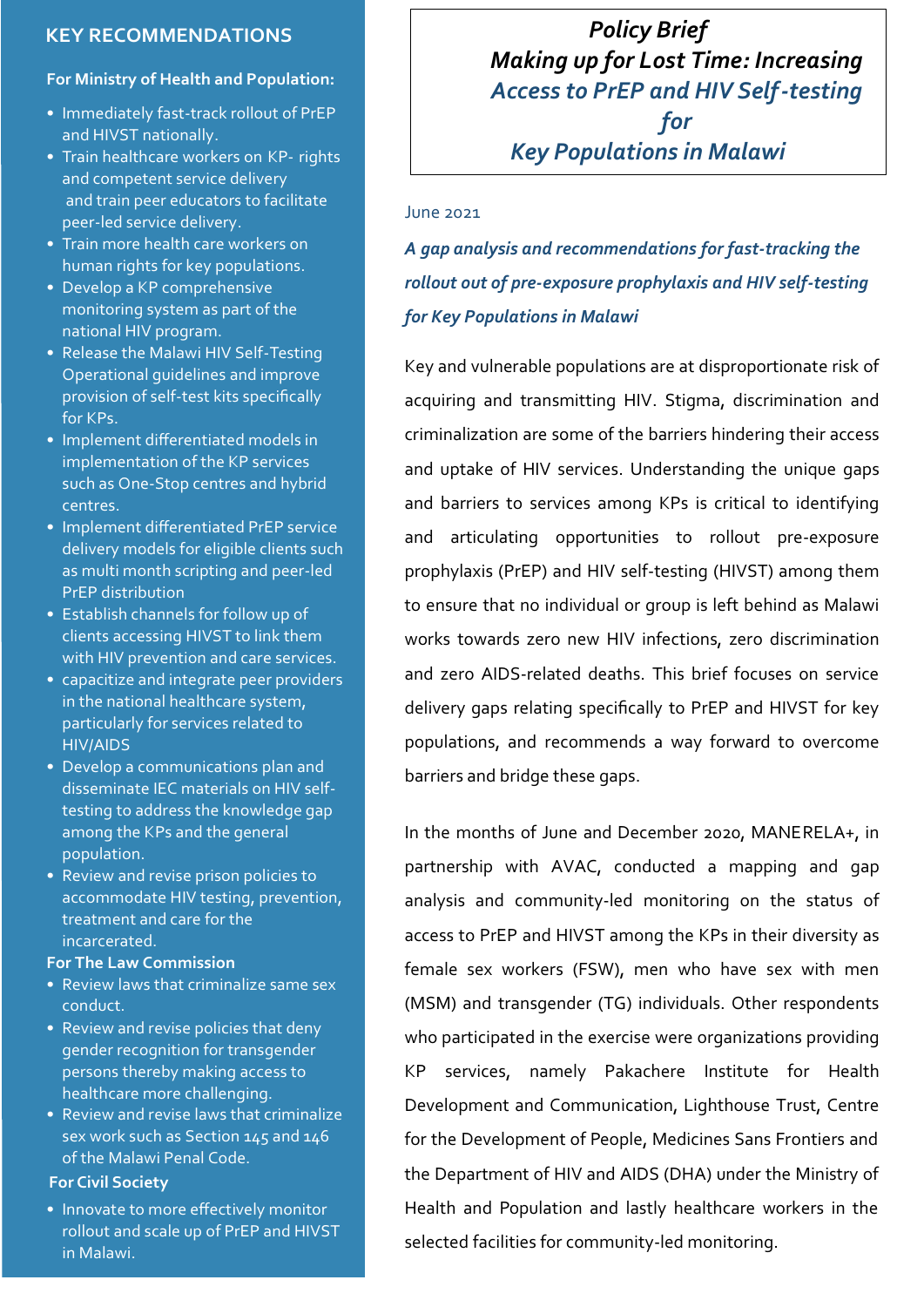#### **Background**

Malawi's National HIV and AIDS Strategic Plan (2020 – 2025) categorizes FSW, MSM, TG, people who use and inject drugs (PWIDs) and prisoners as key populations while migrants, laborers, displaced persons, adolescent girls and young women and persons with disabilities are considered as vulnerable populations. These are the populations at substantial risk of HIV—defined as communities with a background incidence of HIV infection higher than three percent. World Health Organization recommends that oral PrEP containing TDF should be offered as an additional prevention choice for people at substantial risk of HIV infection as part of combination HIV prevention approaches. Likewise, WHO recommends HIV self-testing be offered as an additional way of reaching those at risk.

Criminalization of same-sex conduct and sex work has a negative effect on access to health services, particularly in the prevention and treatment of HIV/AIDS and other sexually transmitted infections. Criminalization, which consequently results in fear of state run institutions such as the police, is linked to avoidance of health care services, and decreased access to HIV testing and other services. Same-sex conduct and aspects of sex work in

Malawi are criminalized in the Penal Code. Malawi is making progress in making HIV testing and treatment services available in Malawian prisons, however, since same sex conduct Is criminalised, condom and lubricant distribution is prohibited.

There are even more challenges regarding population size estimates for transgender people, male sex workers and people who inject drugs, which in turn pose programming challenges. Additionally, KP interventions in Malawi are mostly limited to the districts supported by the Global Fund, Medicine Sans Frontiers and PEPFAR.

#### **The Approach**

The mapping, gap analysis and community-led monitoring were conducted via interviews using questionnaires in the PrEP piloted districts of Lilongwe, Blantyre and non-piloted districts of Salima and Mangochi where KPs were randomly selected as respondents for the survey. Other key informants interviewed were KP-serving organizations, Department of HIV and AIDS and health care workers. This brief presents the survey and monitoring findings and attendant policy recommendations for the implementation of PrEP and HIVST in KP populations.

#### *Situation Analysis***: PrEP**

Access to PrEP is limited to PEPFAR supported districts where PrEP was piloted in addition to several other new sites whose whereabouts are yet to be made publically available. The PrEP pilot programs targeted AGYW, FSWs and other vulnerable women, leaving out MSM, TGs and inmates who are equally at high risk of acquiring and transmitting HIV.

Malawi lags behind neighborig countries in its rollout of PrEP, an intervention that has been proven effective for over a decade. To this day, its national PrEP implementation has mostly been limited to pilot sites. Although HIV programmes in Malawi are adopting implementation of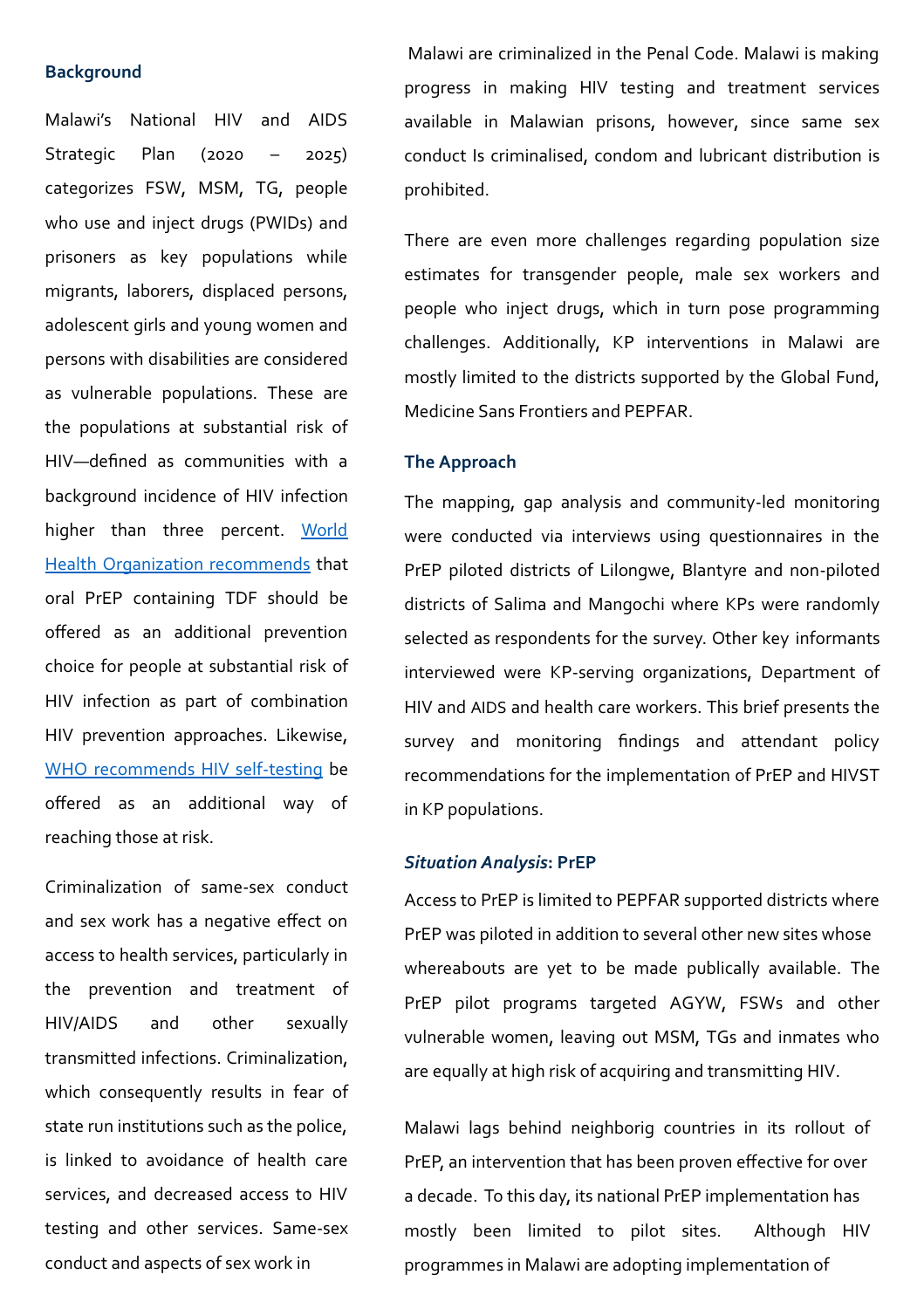hybrid centres for KP service delivery in public and private facilities, the delayed scale up of PrEP is negatively affecting access to PrEP.

## Access to PrEP

- · Access to PrEP is limited to PEPFAR supported districts where PrEP was piloted and few new sites.
- · PrEP pilot programs were targeting AGYW, FSWs and other vulnerable women, leaving out MSM, TGs and inmates who are equally at high risk of acquiring and transmitting HIV.

Initially, PrEP roll-out was earmarked for October 2019—almost three years ago. However, the DHA then reported that the actual roll-out would take place in July 2020, then again in October 2020 to no avail. If PrEP had indeed been rolled out as planned, a large percentage of the 71, 000 new infections over the last two years could have been averted given PrEP's proven efficacy in decreasing HIV risk by almost 100 percent. This was also a missed opportunity to avoid the long term financial burden of providing lifetime ARV treatment for all those who seroconverted.

Finally, in December, 2020, the Ministry of Health approved Malawi's National PrEP Guidelines, paving the way for its immediate scale-up. In February 2021 six sites initiated clients on PrEP. However, the roll out has been slow with an urgent need to fast track the process. Even more importantly, data on the roll out, such as clients reached and facilities providing PrEP Is currently difficult to access and therefore difficult to monitor.

#### **Impact of crimilisation on uptake of services**

Criminalisation of same-sex conduct and aspects of sex work has a negative effect on access to health services, particularly in the prevention and treatment of HIV/AIDS and other sexually transmitted infections. Criminalisation, which consequently results in fear of state run institutions such as the police, is linked to avoidance of health care services, and decreased access to HIV testing and services.

In the meantime, the mapping and community-led monitoring (CLM) established that there is an information gap around PrEP because the demonstration studies were limited to Lilongwe and Blantyre. It was also observed that progress is being made as more health care workers are trained on PrEP and KP-friendly service provision in private and public facilities in the districts where PrEP rolled out.

There is however a lack of differentiated service delivery models that can help reach KPs. These include community service delivery, mobile outreach and one stop-centres, among others, that can be used to provide PrEP and HIV selftest kits to KPs by reaching them where they live and congregate. Similarly, sufficient, targeted information, education and communication (IEC) materials on HIV selftesting and PrEP are lacking for improved uptake.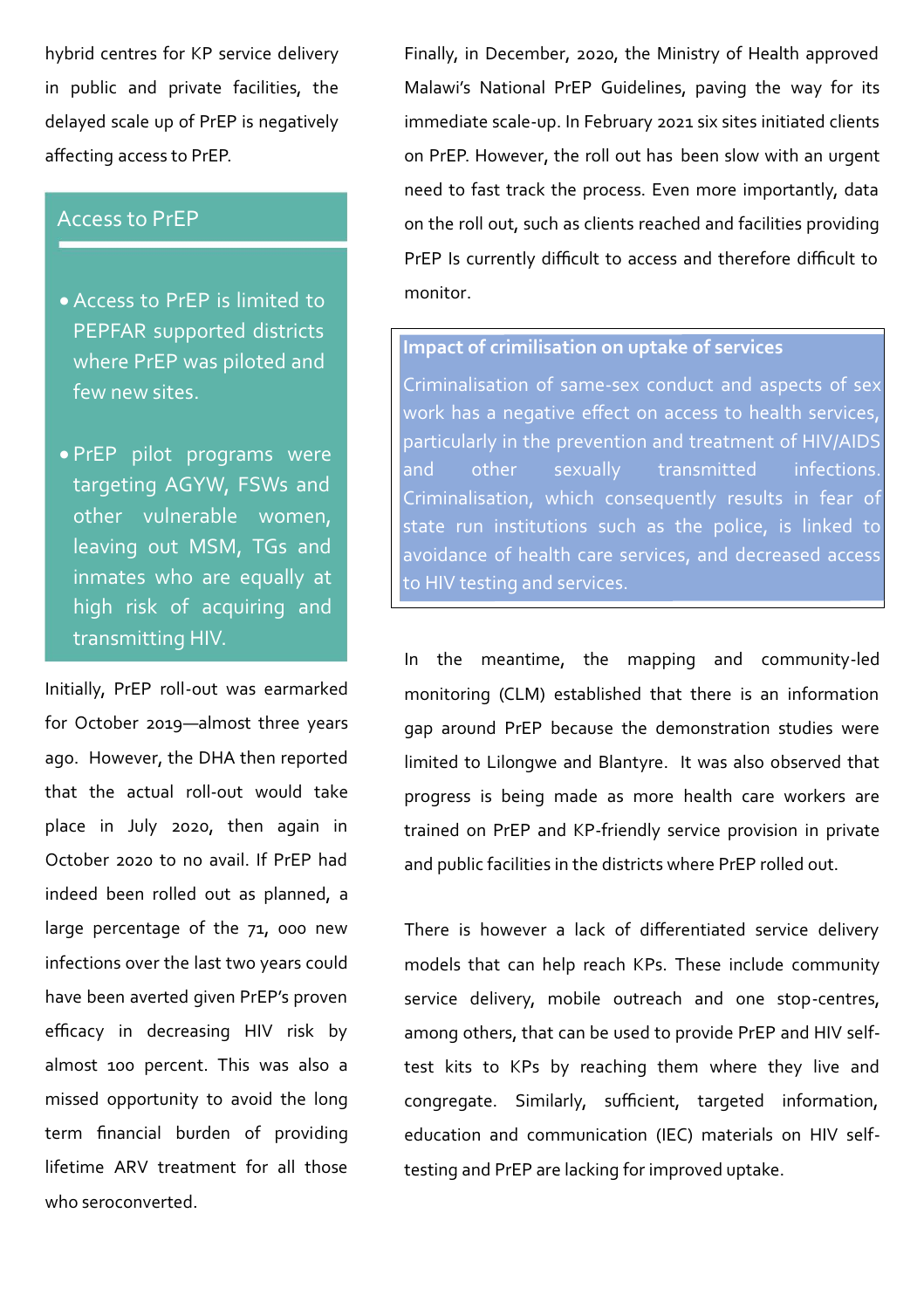Additionally, the analysis revealed that there is no comprehensive monitoring system of KP programs at a national level. Those available are project-based and therefore it may be difficult to access data on PrEP after the roll out. Data collection is necessary to determine which systems of delivery are working (or not) and can inform operational decisions for improved PrEP scale-up.

Malawi is a signatory to the Abuja Declaration held in 2001 where it pledged to allocate at least 15 percent of its annual national budget to improve the health sector. However, in the 2020/2021 national budget, the health sector allocated 11.5 percent of the national budget. Such shortages have led to domestic underfunding of some health programs such as HIV prevention. Currently, PrEP in Malawi is funded by PEPFAR, and other partners such as Clinton Health Access Initiative, Elizabeth Glaser Pediatric AIDS Foundation, and Baylor. Global Fund also committed to funding some components of PrEP. There is therefore, need for more funding for PrEP to cover more districts in Malawi.

The CLM exercise also revealed that most health care workers were not trained in PrEP provision or in providing health services to key

population, who usually have specific needs. Further, health care workers need to have an understanding of human rights in order to adequately serve key populations who are stigmatized and criminalized in Malawi. As such, the CLM exercise surveyed health care workers and found that the majority of those surveyed lack significant knowledge on human rights and have received no formal training on the rights afforded to the populations they serve.

Specifically, health care workers were lacking in understanding of sexual orientation, gender identity and expression (SOGIE) and the right to access to health services. Further, health care workers were asked about issues of index testing, gender based violence (GBV) and intimate partner violence (IPV). Malawi is obligated, under the Constitution to provide adequate health care, commensurate with the health needs of Malawian society and international standards of health care. Everyone should have the opportunity to make an informed choice about their sexual health, including the option to access PrEP.

Focus group discussions with community members, particularly transgender people, indicated that they experience high rates of gender-based violence and intimate partner violence. When and if they go through referral systems, they usually do not receive any help, let alone culturally competent care. KPs further revealed that some of

## **Key challenges**

- · A huge information gap around PrEP
- · Inadequate number of healthcare workers trained on PrEP and in working with KPs
- · Lack of differentiated service-provision models to help reach KPs
- · Lack of Comprehensive monitoring systems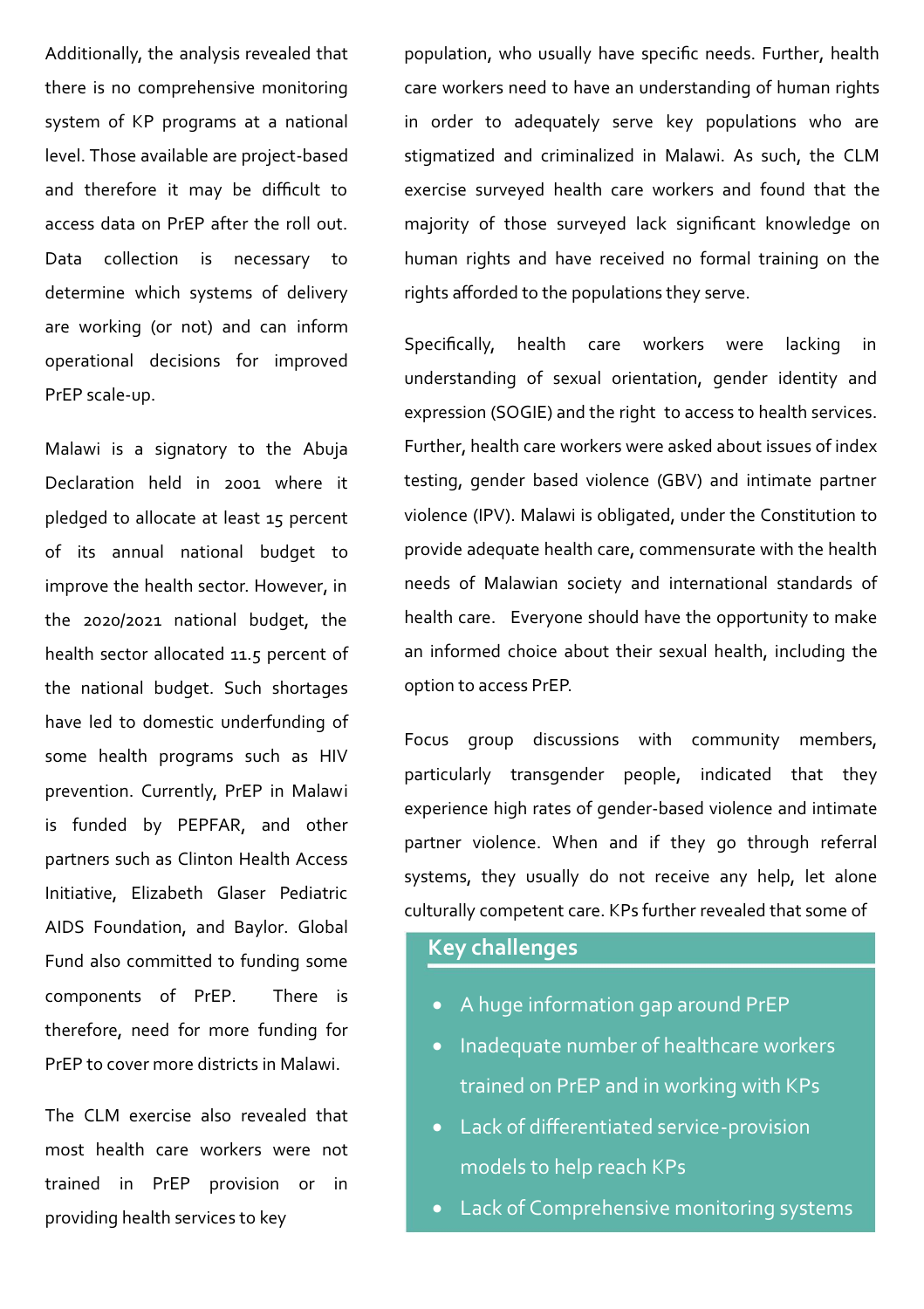the GBV cases are not recorded in Drop-in Centres and, as such, perpetrators are not brought to justice. Here, it is clear that GBV and IPV are barriers to access to HIV prevention services. Global evidence indicates that GBV is both a cause and consequence of HIV.

## *Situation Analysis***: HIV Selftesting**

Scaling-up HIV testing among key populations remains urgent. In 2016, the World Health Organization (WHO) added HIV self-testing to its recommended testing approaches. The method may be particularly attractive to populations experiencing discrimination and stigma, including when seeking HIV testing. Despite this reality, Malawi has had challenges in implementing HIVST.

PEPFAR programmatic data from several countries in Africa show that HIV self-testing (which requires confirmation in a One Stop Shop or facility) is safe and strongly associated with linkage to HIV treatment for those who test HIV positive. Poor coverage and low uptake of HIV-testing services among key populations is not only related to availability but also to acceptability of health services. HIVST enables easier,

more efficient access to people at high risk of HIV, and socalled hard-to-reach populations. In general, the barriers to PrEP delivery cited above also apply to HIVST service delivery yet there are additional specific challenges for implementation.

Firstly, the Ministry of Health has delayed the release of the HIVST guidelines, initially slated for release in December, 2020. The guidelines are of importance as they offer guidance with regard to operations of HIVST in Malawi to ensure high quality HIVST services but also a standardized delivery of such service, hence the call for their release. For instance, without guidelines, there is lack of standard community outreach or provision of HIV self-test kits to KPs.

During CLM focus group discussion at one facility, sex workers indicated that they were unaware of the presence of HIVST kits at the facility. However, the facility had the kits in stock. This revealed an information gap regarding the availability and accessibility of the services to some communities.

It was also revealed that one of the challenges to HIVST implementation is the absence of linkage to HIV prevention and care. In this regard, there are limited or no follow-up for clients provided with self-test kits, especially for unassisted self-testing clients. Subsequently, there is need for peer providers or educators of HIVST who are instrumental in reaching out to clients with services as well as follow-up for linkage to care for those testing positive or to PrEP for those who are negative. One of the programs by Pakachere IHDC in Lilongwe, Local Endeavours for HIV Prevention, Care and Treatment (LEAP) works with peer educators, implementing HIV self-testing to improve case finding and linkage to care among key populations.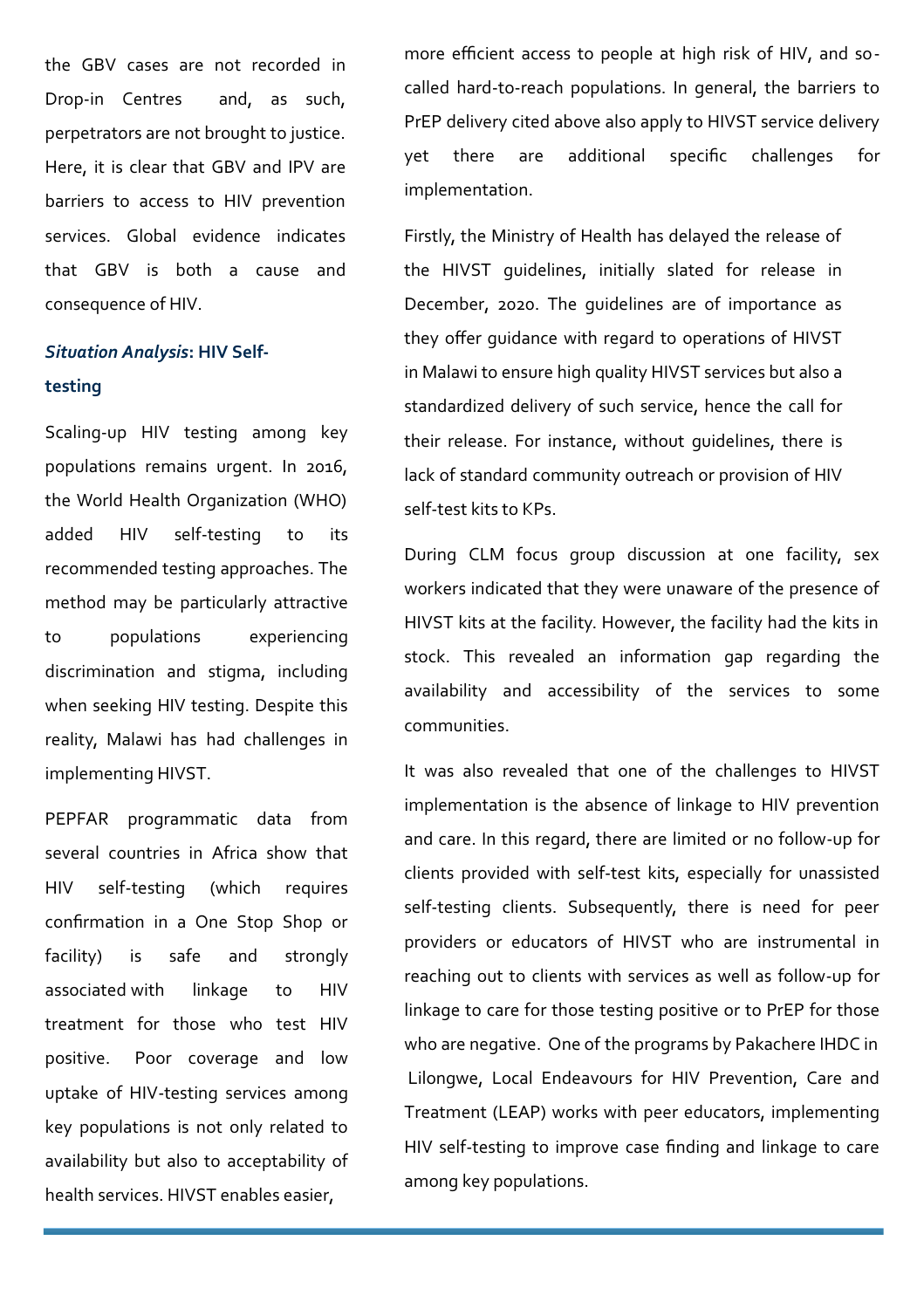#### **Conclusion**

With new HIV infections at almost 33,000 in 2020, Malawi remains one of the countries hardest hit by HIV in Southern Africa and on the globe. Despite the country's great strides towards epidemic control through a well-coordinated multi-sectoral response, Malawi has yet to embrace a combination HIV prevention approach to end HIV, which includes roll out of tools such as PrEP and HIV self-testing. The mapping and community-led monitoring described above highlights some specific challenges to KPs who need targeted prevention programs with specific PrEP and HIVST services. Malawi must follow the lead of other African countries where PrEP has reduced the risk of HIV by an estimated three quarters.

### **Recommendations**

The following are actions for immediate scale-up of PrEP programs targeted specifically to KPs who represent a high proportion of Malawi's HIV burden.

### **For the Malawi Ministry of Health and Population**

- · Scale up the rollout of PrEP and HIVST nationally, according to the newly released "Guidelines for HIV Pre-Exposure Prophylaxis provision in Malawi", starting with the current PEPFARsupported districts.
- · Train more healthcare workers on KP-rights and competent service provision and train peer educators to facilitate peer-led service delivery.
- · Implement differentiated service delivery model for PrEP such as multi-month scripting and dispensing for eligible clients.
- · Explore event-driven PrEP as a prevention option for MSM
- · Develop a KP comprehensive monitoring system as part of the national HIV program as opposed to project based. This system should have data including that of PrEP and HIVST for KPs to inform and improve delivery and programs for KPs.
- · Release the Malawi HIV Self-Testing Operational guidelines and improve provision of self-test kits both In public facilities and drop-In centres specifically for KPs.
- · Implement more differentiated models of KP services such as One-Stop Centres and hybrid centres. Differentiated approaches will increase service acceptability, quality and coverage, reduce costs and support KP members in leading the HIV response among their communities,
- · Establish channels for follow up of HIVST clients to link them into prevention and care services.
- · Develop a communications plan and disseminate IEC materials on HIV self-testing to address the knowledge gap among the KPs and others at risk for HIV.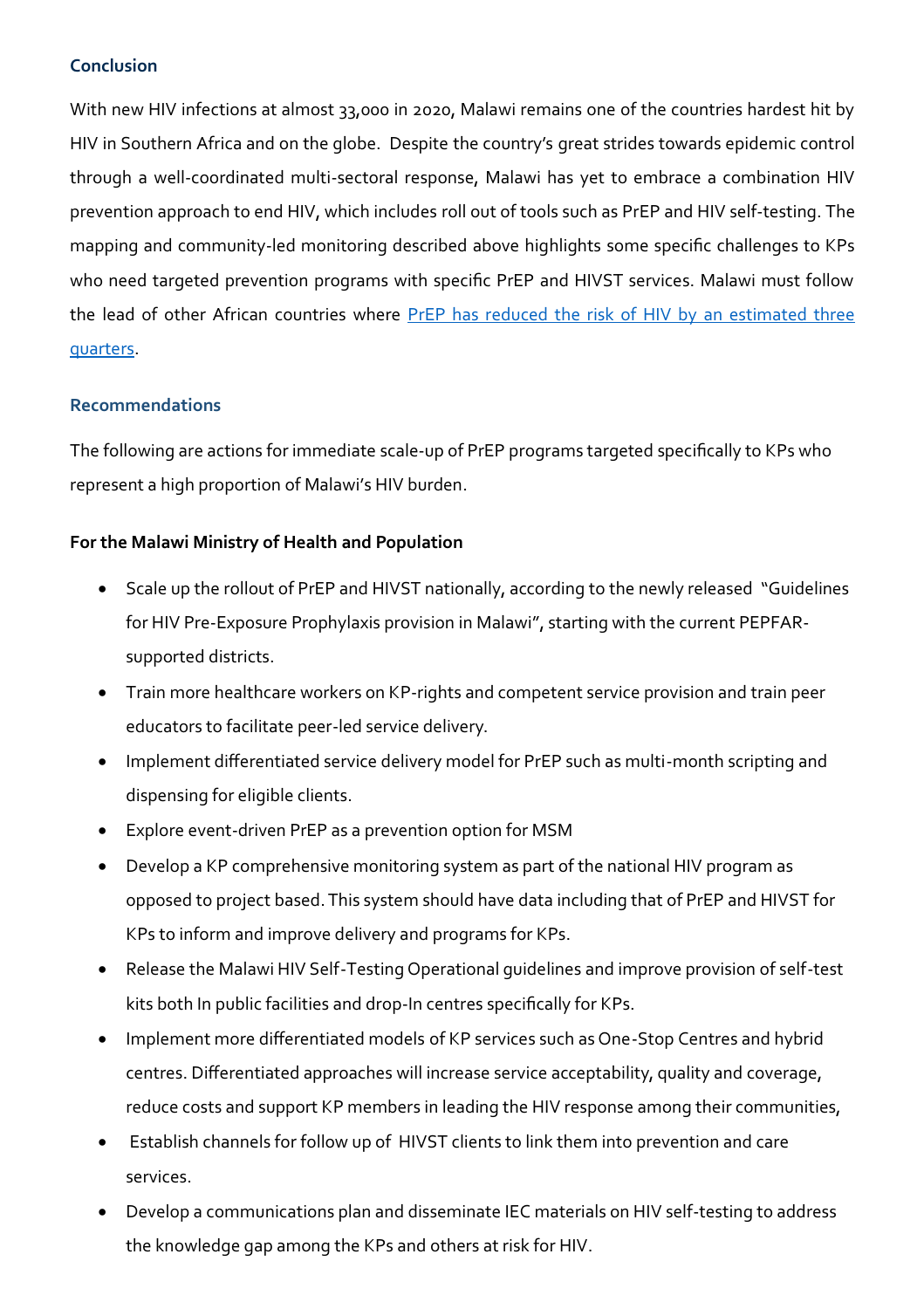- Coordinate with other government bodies to ensure that the government of Malawi meet its commitment to the Abuja Declaration and invest in PrEP domestically to complement the support provided by donors and partners, to achieve wider geographic reach and to have program sustainability.
- · Remove barriers that prohibit condom and lubricant provision for the incarcerated.

## **For the Law Commission**

- · Repeal laws that criminalize same sex conduct as the existence of such laws normalize stigma, violence and are a barrier to access to services for men who have sex with men.
- · Review and revise policies that deny gender recognition for transgender persons thereby making access to healthcare more challenging.
- · Review and revise laws that criminalize sex work such as Section 145 and 146 of the Malawi Penal Code.

## **For Civil Society**

· Innovate to more effectively monitor rollout and scale up of PrEP and HIVST in Malawi.

#### **References**

1. World Health Organisation EMRO, Vulnerable groups and key populations at increased risk of HIV,

2021

2. Malawi's National HIV and AIDS Strategic Plan (2020 – 2025)

3. London School of Hygiene and Tropical Medicine, Criminalisation and repressive policing of sex work linked to increased risk of violence, HIV and sexually transmitted infections, 2018

4. Babak Moazen, et al Availability, Coverage and BarriersTowards Condom Provision in Prisons: A Review of the Evidence, 2019